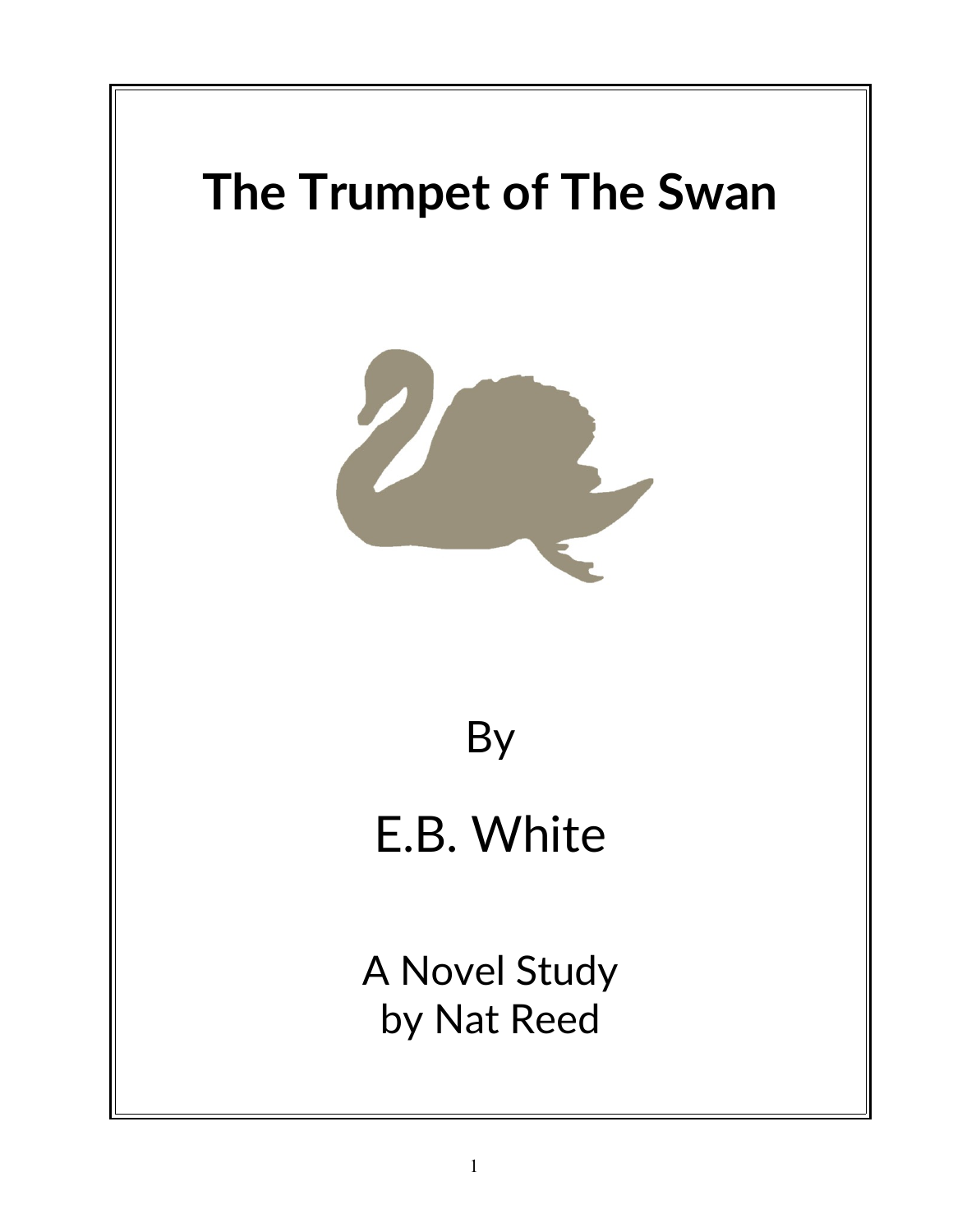

## **Table of Contents**

| <b>Suggestions and Expectations</b> | 3  |
|-------------------------------------|----|
|                                     |    |
| List of Skills                      | 4  |
|                                     |    |
| Synopsis / Author Biography         | 5  |
|                                     |    |
| <b>Student Checklist</b>            | 6  |
|                                     |    |
| Reproducible Student Booklet        |    |
|                                     |    |
| Answer Key                          | 75 |

**About the author:** Nat Reed was a member of the teaching profession for more than 35 years. He was a full-time instructor at Trent University in the Teacher Education Program  $|$  for nine years. For more information on his work and literature, visit [novelstudies.org.](http://www.novelstudies.org/)

> Copyright © 2014 Nat Reed Revisions Completed in 2021 All rights reserved by author. Permission to copy for single classroom use only. Electronic distribution limited to single classroom use only. Additional icons courtesy of flaticon.com Not for public display.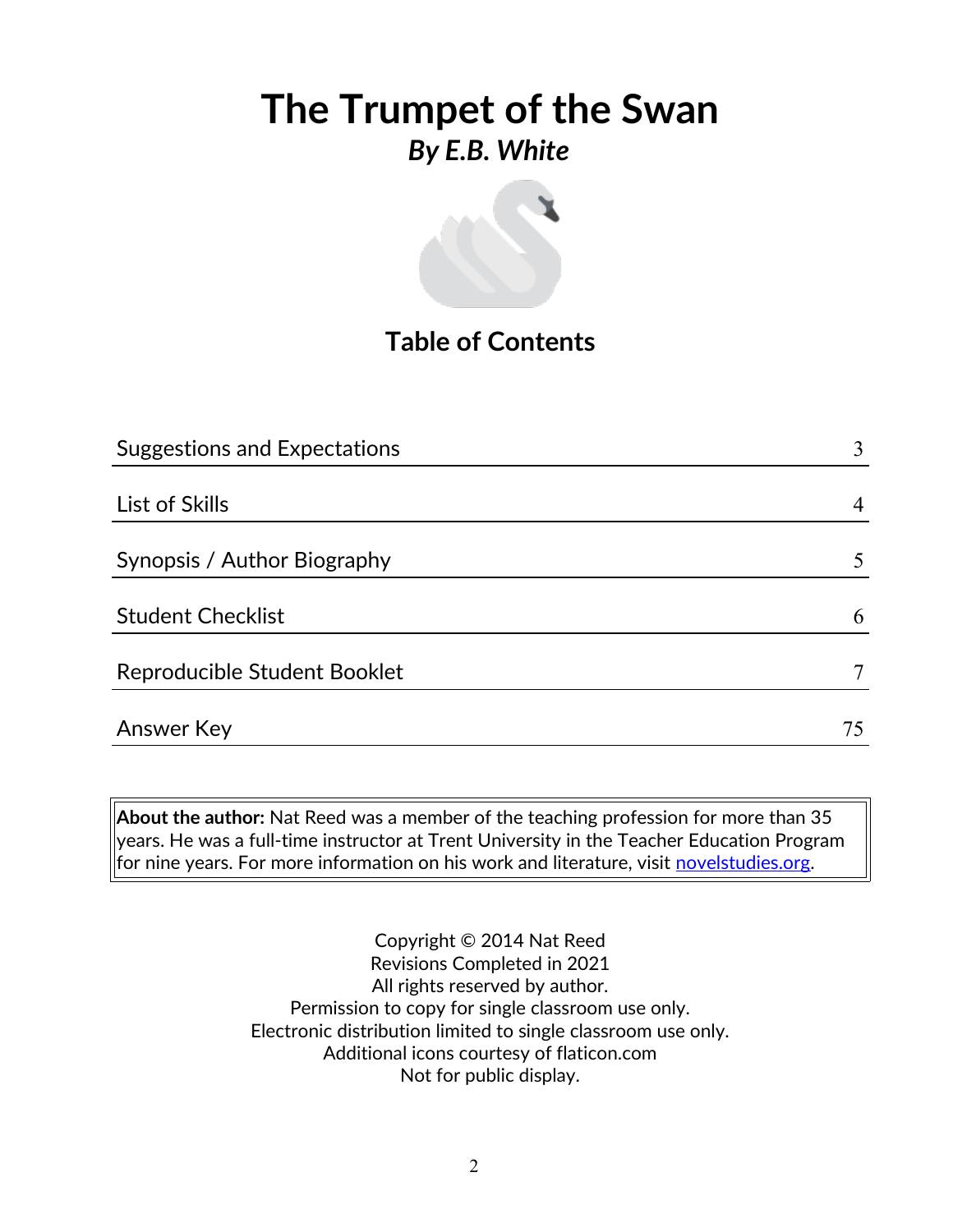

### **Suggestions and Expectations**

This curriculum unit can be used in a variety of ways. Each chapter of the novel study focuses one or two chapters of **The Trumpet of the Swan** and is comprised of the following different activities:

- Before You Read
- Vocabulary Building
- Comprehension Questions
- Language and Extension Activities

A **portfolio cover** (p.7) as well as a **Checklist** (p.6) are included so that students may track of their completed work.

### **Every activity need not be completed by all students.**

### **Links with the Common Core Standards (U.S.)**

Many of the activities included in this curriculum unit are supported by the Common Core Standards. For instance the *Reading Standards for Literature, Grade 5*, makes reference to

a) determining the meaning of words and phrases. . . including figurative language;

b) explaining how a series of chapters fits together to provide the overall structure;

c) compare and contrast two characters;

d) determine how characters … respond to challenges;

e) drawing inferences from the text;

f) determining a theme of a story . . . **and many others.**

**Themes** which may be taught in conjunction with the novel include the Trumpeter Swan, American music of the early 1900s, honesty, the importance of family, overcoming obstacles in life, the importance of hard work, courage and sacrifice, perseverance when facing difficult circumstances.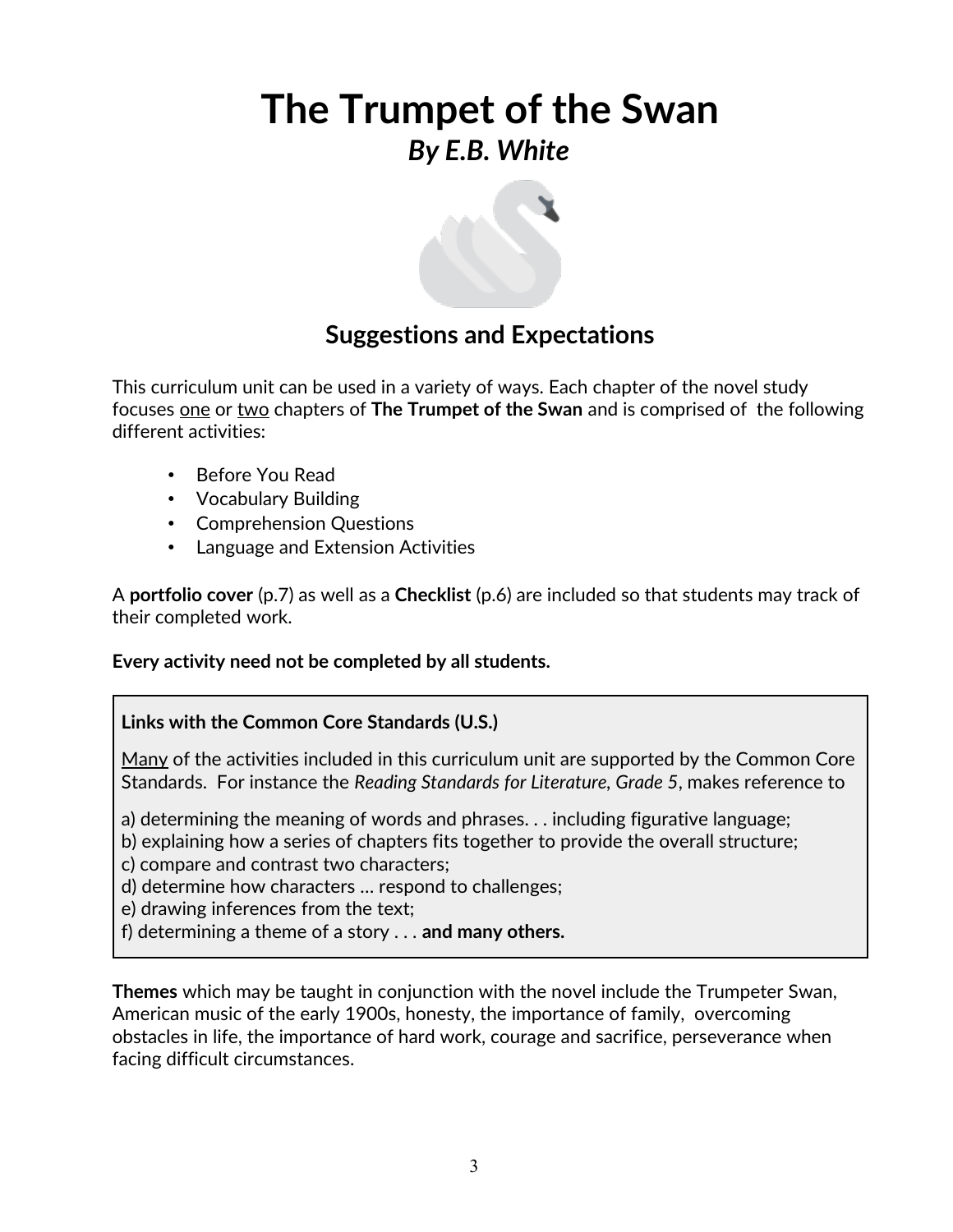### **List of Skills**

### **Vocabulary Development**

- 1. Locating descriptive words/phrases 8. Identify *anagrams*
- 2. Listing synonyms/homophones 9. Listing compound words
- 3. Identifying/creating *alliteration* 10. Identifying parts of speech
- 
- 
- 6. Identify *foreshadowing*. 13. Identify/create *similes*
- 

#### **Setting Activities**

1. Summarize the details of a setting

#### **Plot Activities**

- 1. Complete a *time line* of events 4. Identify *cliffhangers*
- 
- 3. Complete Five W's Chart 6. Complete a Story Pyramid

### **Character Activities**

- 
- 2. Identify the protagonist/antagonist 4. Compare characters

### **Creative and Critical Thinking**

- 
- 2. Write a newspaper story 6. Write a book review
- 
- 

### **Art Activities**

- 
- 
- 3. Create an Information Card 6. Design a brochure
- 
- 
- 
- 4. Use of capitals and punctuation 11. Determining alphabetical order
- 5. Identifying syllables 12. Identification of root words
	-
- 7. Identify *singular/plural* 14. Identify *personification*

- 
- 2. Identify conflict in the story 5. Identify the climax of the novel.
	-
- 1. Determine character traits 3. Relating personal experiences
	-
- 1. Research 5. Write a description of personal feelings
	-
- 3. Participate in a talk show 7. Complete an Observation Chart
- 4. Conduct an interview 8. Complete a KWS Chart
- 1. A Storyboard **4. Design a cover for the novel**
- 2. Create a collage 5. Create a comic strip
	-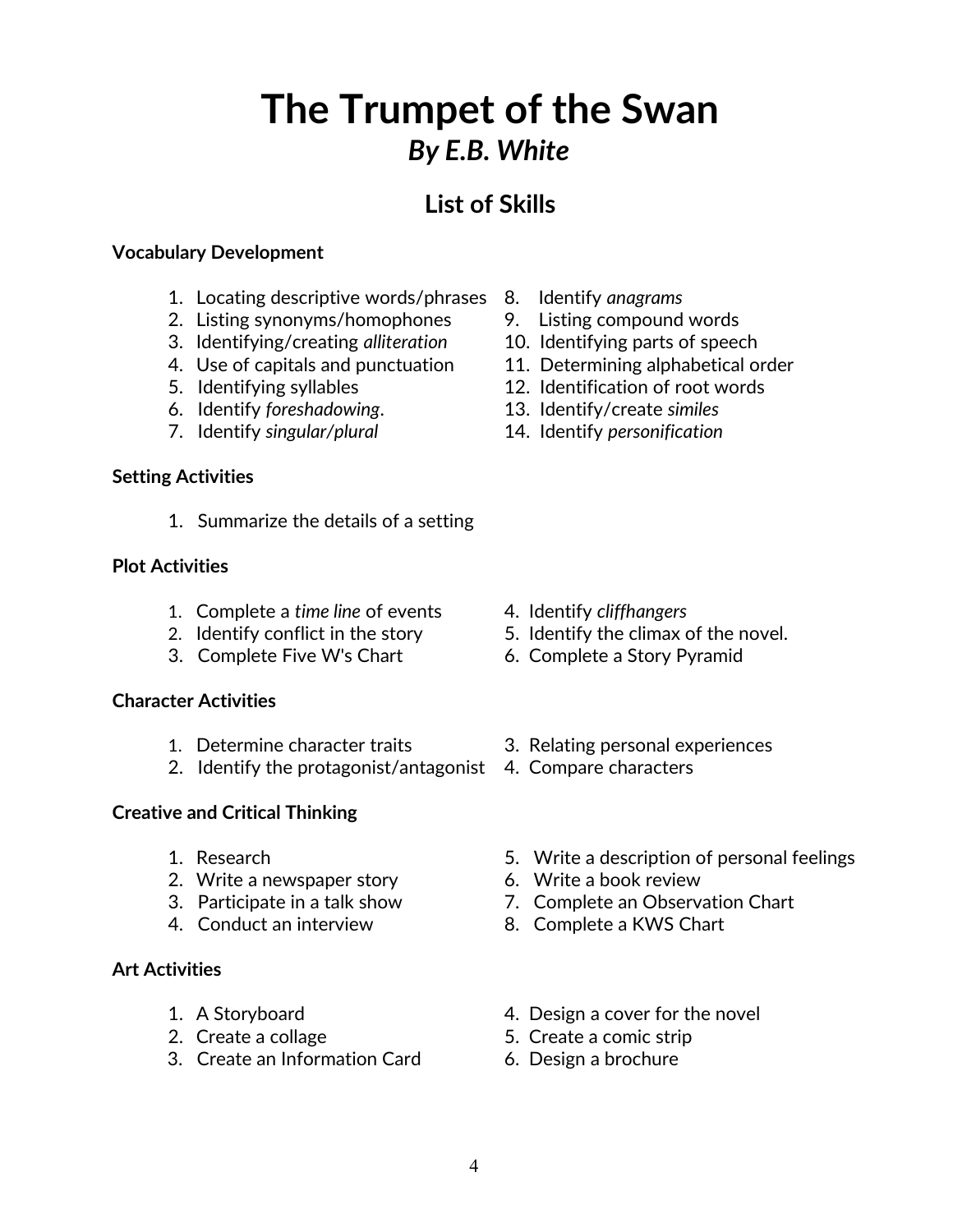

### *Synopsis*

 Like the rest of his family, Louis is a trumpeter swan. But unlike his four brothers and sisters, Louis can't trumpet joyfully. In fact, he can't even make a sound. And since he can't trumpet his love, the beautiful swan Serena pays absolutely no attention to him.

 Louis tries everything he can think of to win Serena's affection – he even goes to school to learn to read and write. But nothing seems to work. Then his father steals him a real brass trumpet. Is a musical instrument the key to winning Louis his love? (The publisher)

A complete synopsis and other helpful reviews can be found online at such sites as the following: http://en.wikipedia.org/wiki/The Trumpet of the Swan

### **Author Biography** *E. B. White*

 E. B. White, the author of such beloved classics as Charlotte's Web, Stuart Little, and The Trumpet of the Swan, was born in Mount Vernon, New York. He graduated from Cornell University in 1921 and wrote for The New Yorker magazine, then in its infancy. He died on October 1, 1985, and was survived by his son and three grandchildren.

 He won countless awards, including the 1971 National Medal for Literature and the Laura Ingalls Wilder Award, which commended him for making a "substantial and lasting contribution to literature for children."

 During his lifetime, many young readers asked Mr. White if his stories were true. In a letter written to be sent to his fans, he answered, "No, they are imaginary tales . . . But real

life is only one kind of life—there is also the life of the imagination." [The Publisher]

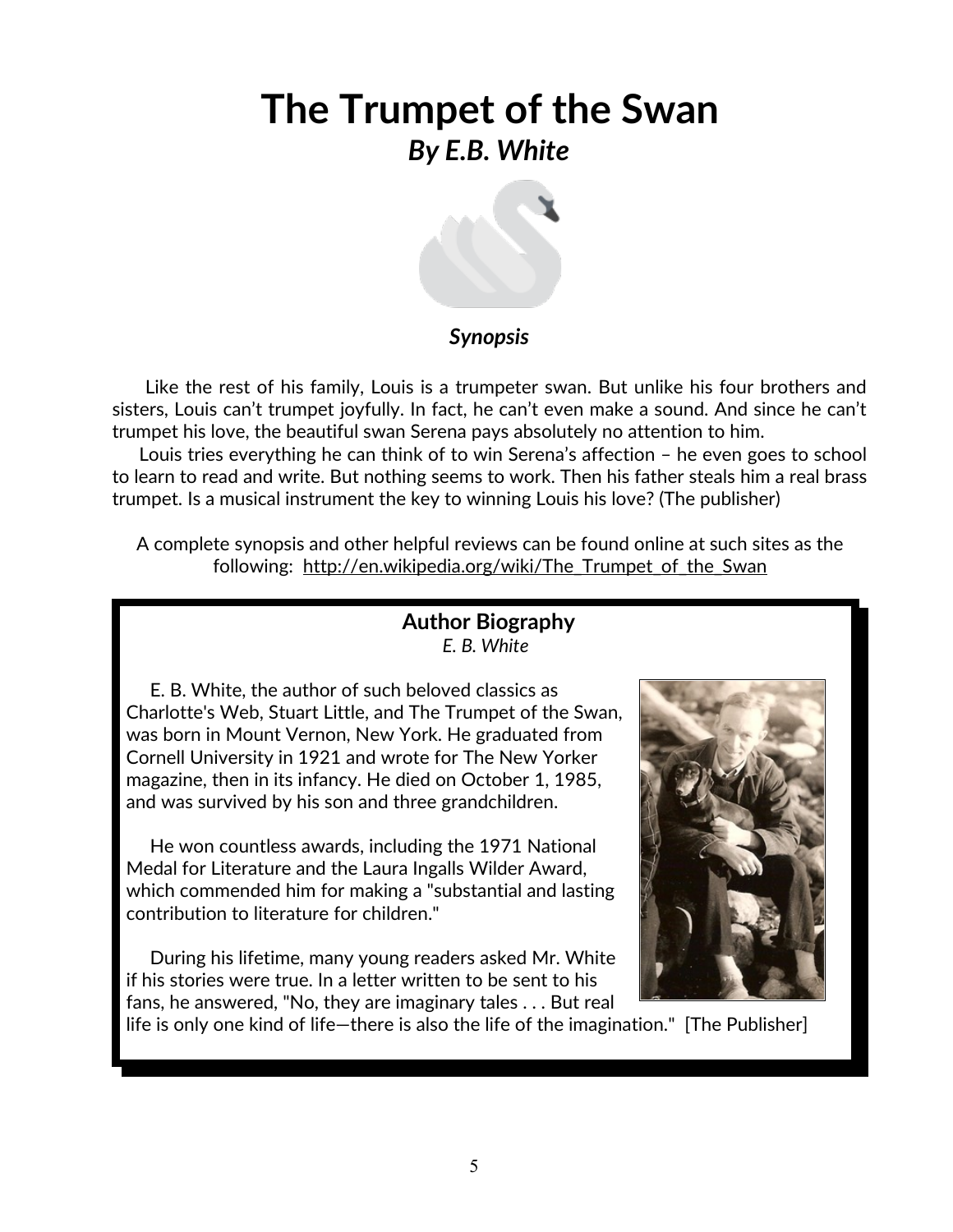

### *Student Checklist*

Student Name

| Assignment | Grade/Level | Comments |
|------------|-------------|----------|
|            |             |          |
|            |             |          |
|            |             |          |
|            |             |          |
|            |             |          |
|            |             |          |
|            |             |          |
|            |             |          |
|            |             |          |
|            |             |          |
|            |             |          |
|            |             |          |
|            |             |          |
|            |             |          |
|            |             |          |
|            |             |          |
|            |             |          |
|            |             |          |
|            |             |          |
|            |             |          |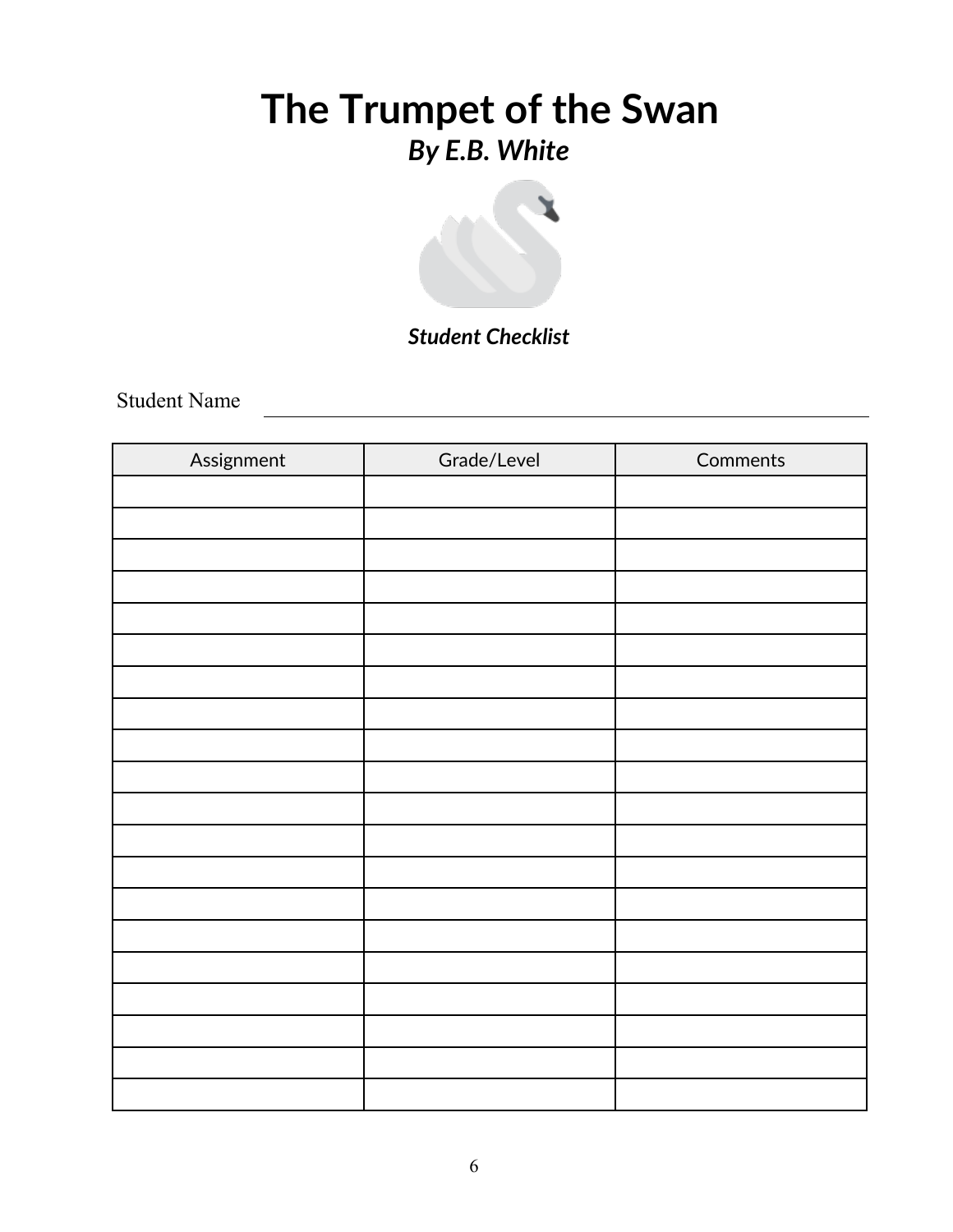# **The Trumpet of The Swan**



# *By E.B. White*

Name: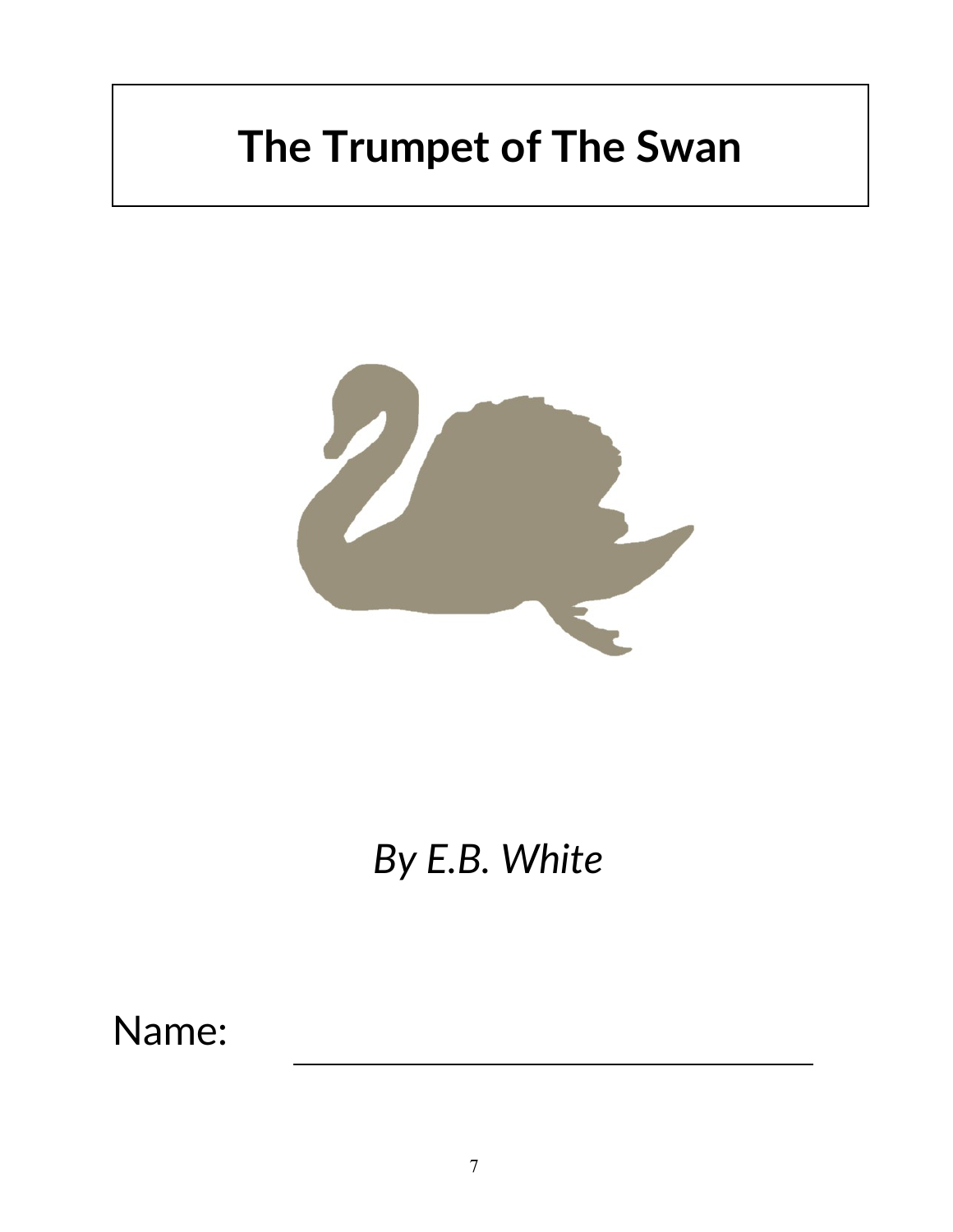## **The Trumpet of the Swan** *By E.B. White* **Chapters 1-2**

### **Before you read the chapter**:

The **protagonist** in most novels features the main character or "good guy". The protagonist of *The Trumpet of the Swan* (at least in Chapter One) is Sam Beaver, an eleven-year-old boy who is holidaying on a remote Canadian lake. Think back on some of your favorite characters from past novels you have read or movies you've seen. What do you think makes for an especially interesting **protagonist**?

## **Vocabulary:**

Choose a word from the list to complete each sentence.

| intention  | cygnets      | uppermost | investigated | cautiously |
|------------|--------------|-----------|--------------|------------|
| convenient | majestically | ideal     | dignity      | cob        |

- 1. The principal mustered up as much \_\_\_\_\_\_\_\_\_\_\_\_\_\_\_ as was possible for someone with rip in the seat of his pants.
- 2. The swan slipped **the into the waters of the lake with one eye on the beaver** swimming nearby.
- 3. Sam stepped into the brush and was astonished to see a nest of at his feet.
- 4. I hope it is \_\_\_\_\_\_\_\_\_\_\_\_\_\_\_ for you to stop the taxi a block from my house.
- 5. The majestic state of the waters and spread its wing a full eight feet.
- 6. I know the circumstances aren't \_\_\_\_\_\_\_\_\_\_\_\_\_\_\_, but try your best.
- 7. The princess rose The state of the state of throne and waved her wand over all before her.
- 8. Do you think the \_\_\_\_\_\_\_\_\_\_\_\_\_\_\_\_ of the intruder was for our good or harm?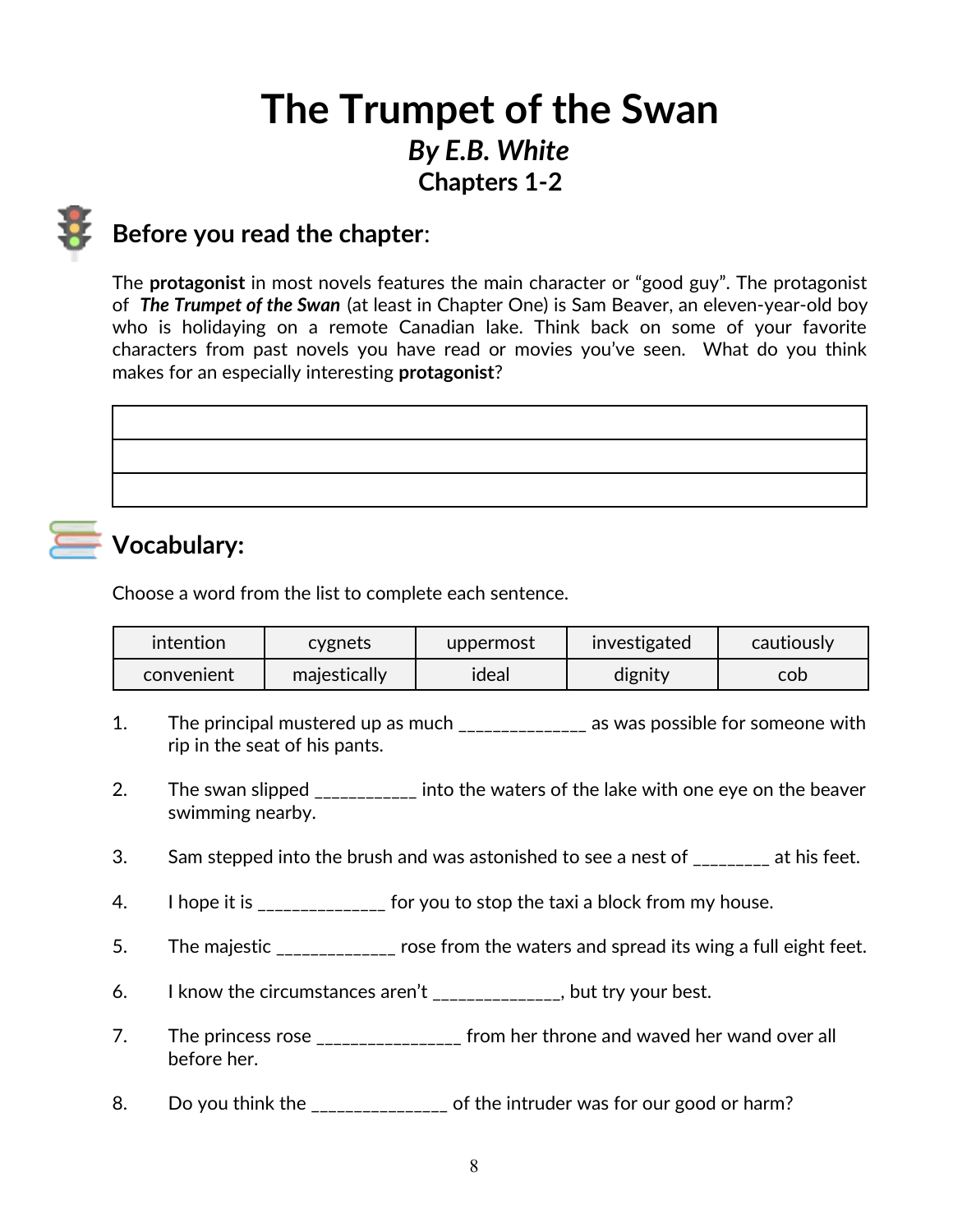

- 1. What is the **setting** of Chapter One and Two?
- 2. Why might many people regard the following sentence as quite **racist**: *Sam walked like an Indian …*?

3. What did Sam see on the wild little pond not too far from where he and his father were camped?

4. Why was Sam reluctant to tell his dad what he saw? Do you think this was a smart idea? Why or why not?

### **Good to Know - The Trumpeter Swan**

The Trumpeter Swan is the largest extant species of waterfowl. The average weight of a male is about 12 kg (26 lb). The species has an upright posture and swims with a straight neck. Its bill measures about 12 cm (4.7 in), which is twice the length of the bill of a Canada Goose. They prefer to nest by large shallow ponds, with the largest number of breeding pairs found in Alaska. They feed primarily on aquatic plants while swimming.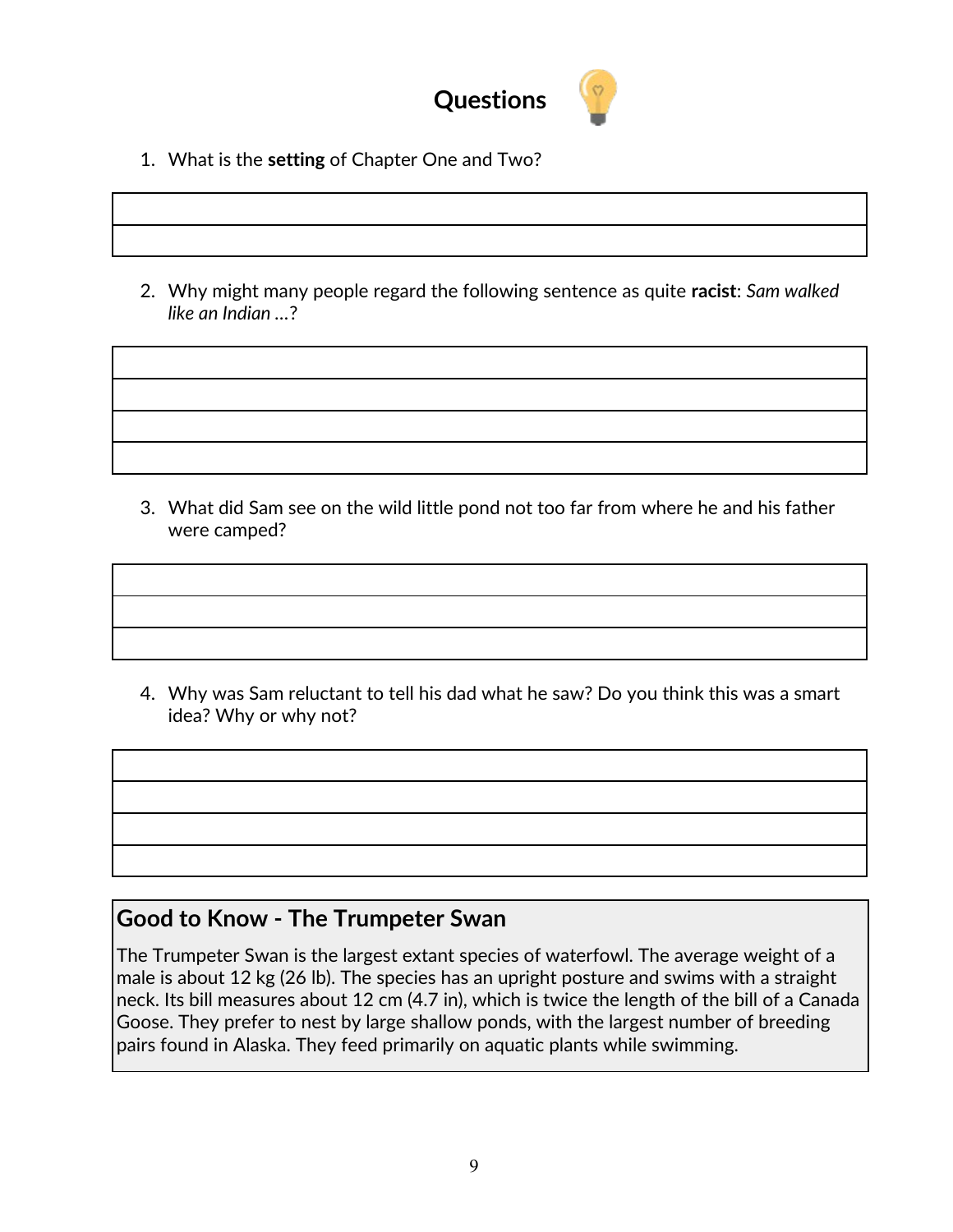5. A number of creatures from the Canadian wilderness are mentioned in these two chapters. Match each creature on the left with its proper description on the right.

| Character                              |   | <b>Description</b>                                 |
|----------------------------------------|---|----------------------------------------------------|
| 1.<br>swan                             | A | Has a reputation for being cunning.                |
| red-winged blackbird<br>$\overline{2}$ | B | Pepé Le Pew.                                       |
| muskrat<br>3                           | C | A striped rodent.                                  |
| 4 fox                                  | D | The heaviest bird native to North America          |
| 5<br>frog                              | E | Sweet Canada, Canada, Canada.                      |
| chipmunk<br>6                          | F | Its name means "wild drake".                       |
| raccoon                                | G | Bandit-like.                                       |
| skunk<br>8                             | H | Most abundant and best studied bird in N. America. |
| chickadee<br>9                         |   | An amphibian.                                      |
| 10 Mallard duck                        |   | Medium-sized rodent.                               |

6. Perspective (or point of view) is an important part of how a story is told. From whose general perspective is the story told in these chapters?

| Chapter One |  |
|-------------|--|
| Chapter Two |  |

7. Why was the sandy strip such an ideal spot for the swan to build her nest?



8. A male swan is called a \_\_\_\_\_\_\_\_\_\_ whereas baby swans are called \_\_\_\_\_\_\_\_\_\_\_\_.

9. How did the swans think their nest was superior to an eagle's nest?

<u> 1989 - Johann Barbara, martxa alemaniar a</u>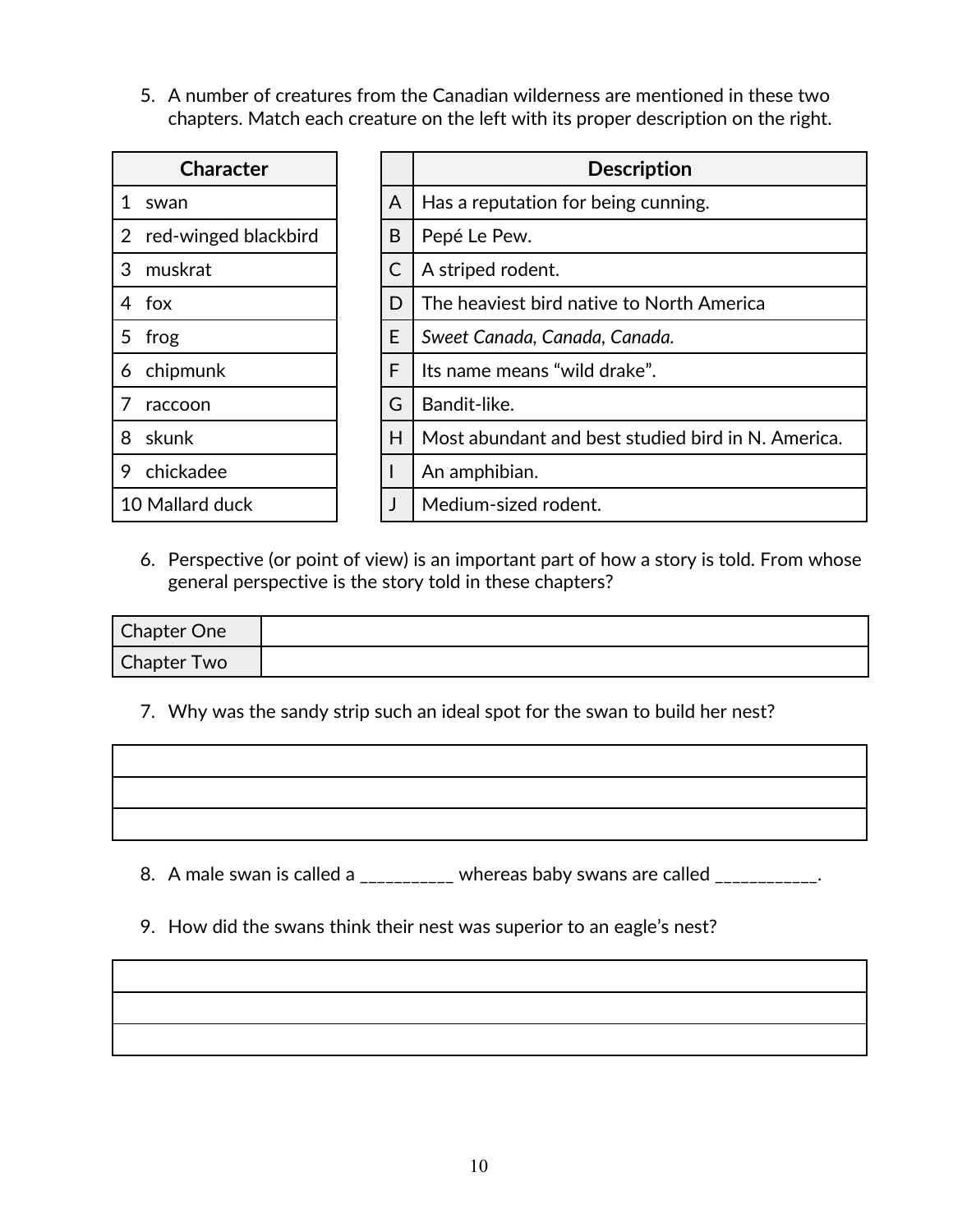## **Language Activity**



**A. Personification** is giving human qualities to something that is not human. Here's an example from Chapter Two: *Warm air, soft and kind, blew through the trees.*

Describe how the air is personified in this example.

Create your own example of personification.

**B**. Many authors enjoy using **alliteration -** a literary device where the author **r**epeats the same sound at the beginning of several words. Here's one such example: from Chapter One ". . . their long white necks and **b**lack **b**ills. "



Using your imagination, create your own examples of **alliteration** from the following topics. Each example must contain a minimum of three words.

| A frog leaping on to a lily pad. |  |
|----------------------------------|--|
| The call of a Canada Goose.      |  |
|                                  |  |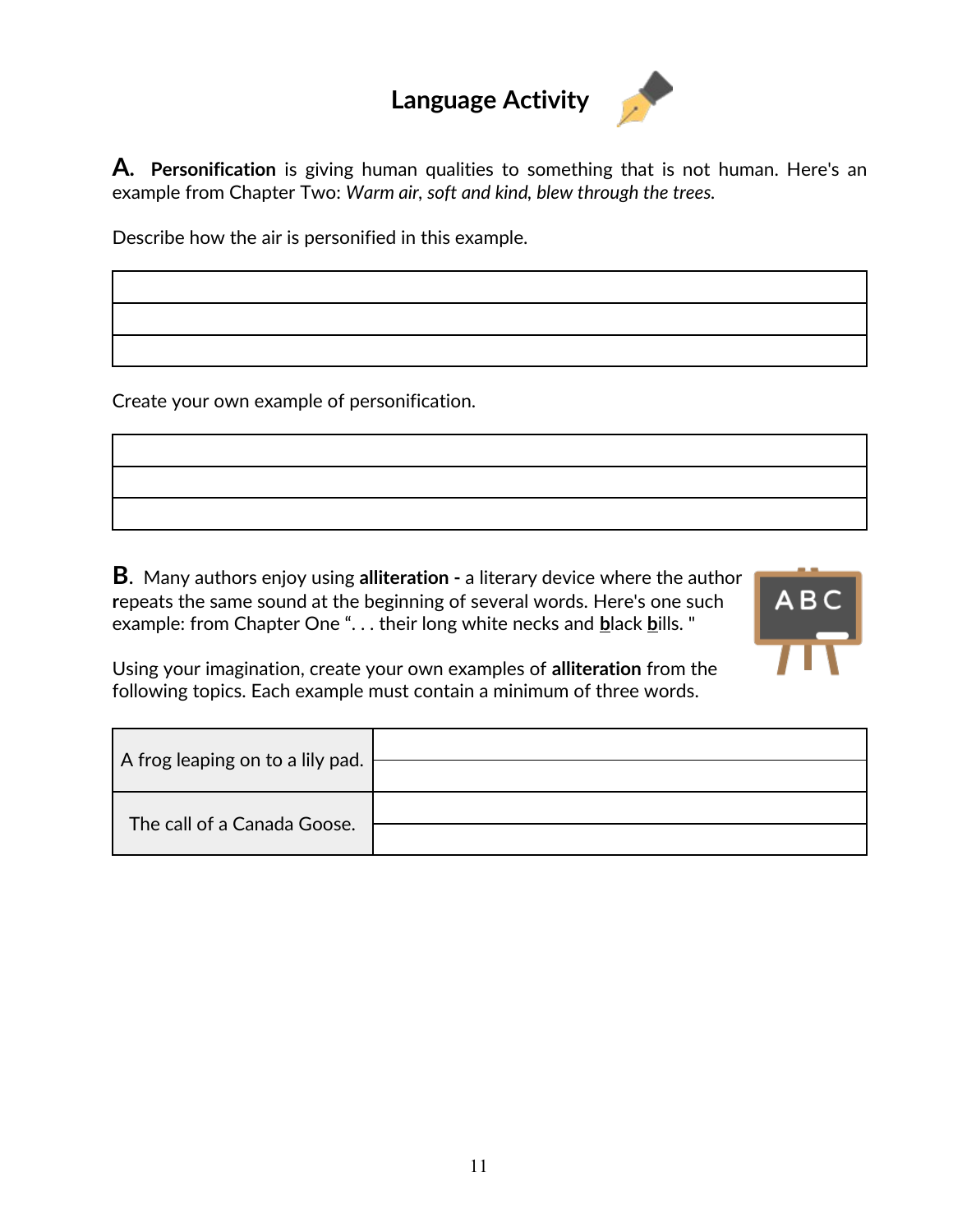## **C. 5 Ws and an H.**

Choose an event from this section that you thought was really important and/or exciting. Using facts that you gleaned from reading about this event, fill in the balloons below, summarizing what you learned.

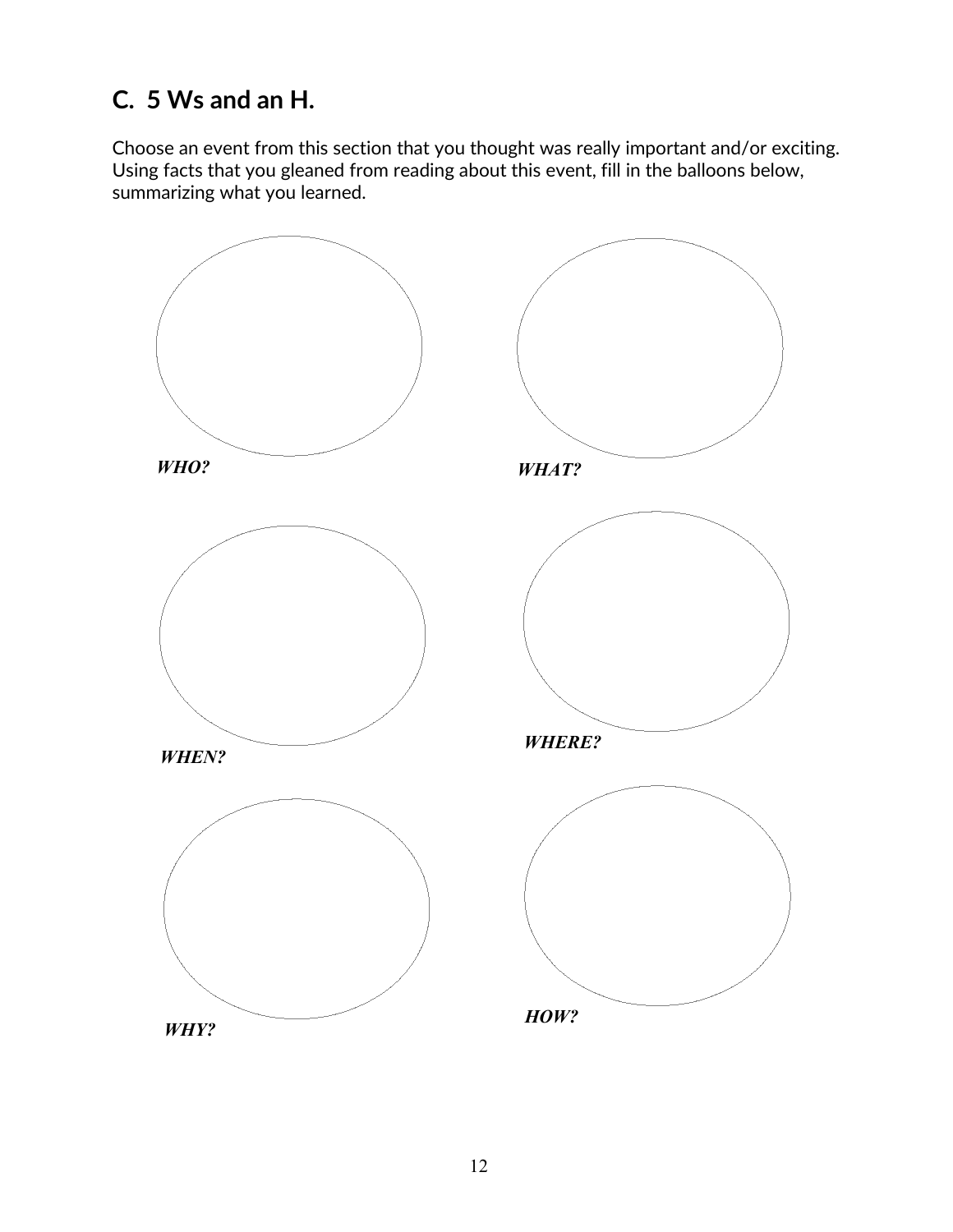### **D. An Acrostic Poem**

There are many forms of poetry available to the aspiring poet other than the rhyming poem. An ACROSTIC poem is one example. In an acrostic poem the first letters of each line are aligned vertically to form a word. The word often is the subject of the poem. Here is an example written by the acclaimed poet, Atrocious Halitosis:

#### **The Firefly**

**F**reaky-looking **I**tches me when I touch **R**estless at night **E**arly or late **F**earless **L**ittle **Y**ellowfly



### **The Acrostic Poem**

Now create your own Acrostic Poem on a subject featured in this novel. Your poem must have at least four lines (and doesn't need to rhyme).

**Title**: \_\_\_\_\_\_\_\_\_\_\_\_\_\_\_\_\_\_\_\_\_\_\_\_\_\_\_\_\_\_\_\_\_\_\_\_\_\_\_\_\_\_\_\_\_\_\_